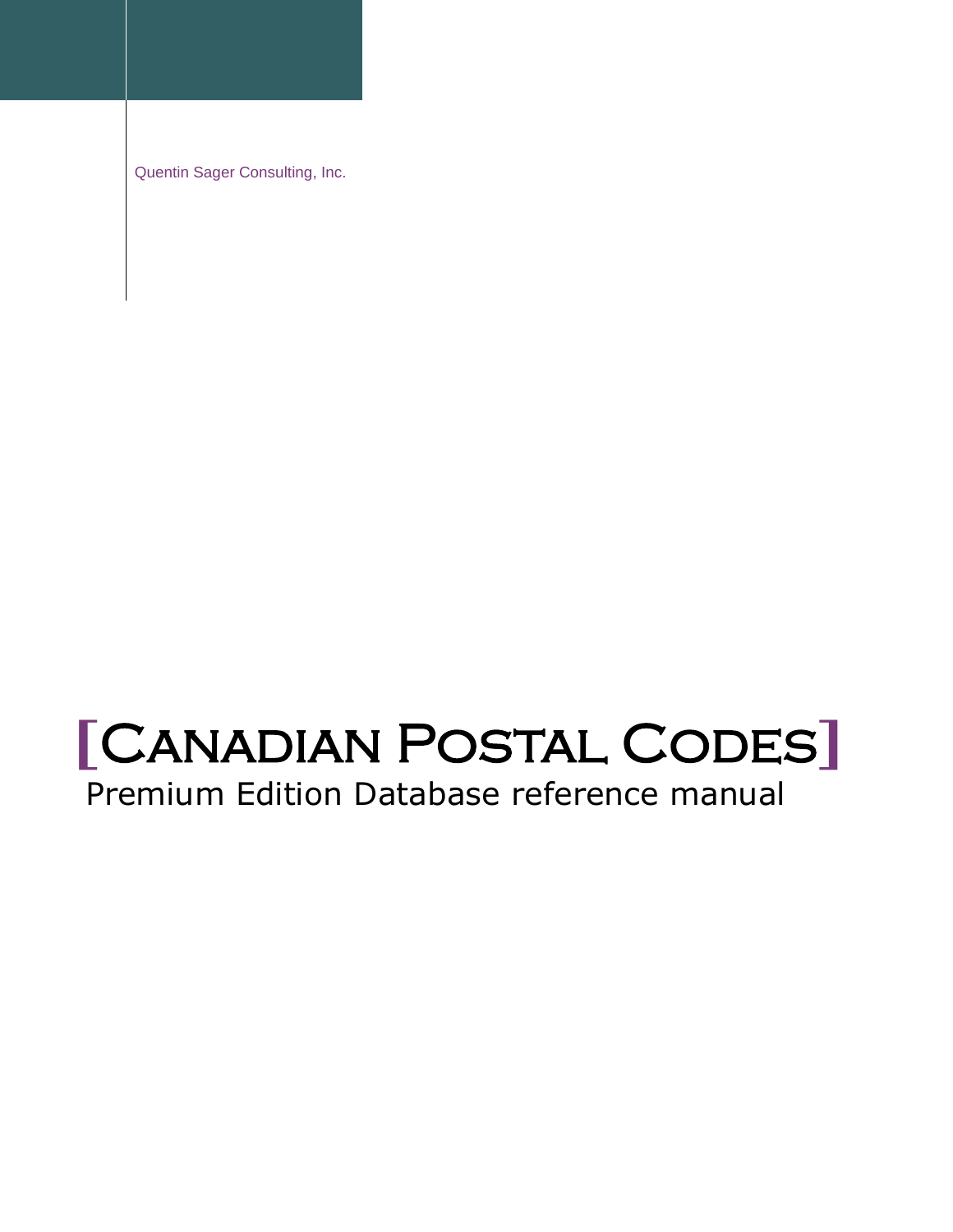This document contains the data set and file specifications for the Canadian Postal Codes Premium Edition database. These specifications are subject to change without notice. The data it describes is furnished under a license agreement, and may be used or copied only in accordance with the terms of the license agreement.

Canadian Postal Codes Premium Edition Reference Manual Revised: August 7, 2016

#### Published by: **Quentin Sager Consulting, Inc. 1589 South Wallace Point Crystal River, FL 34429**

Copyright © 2016 Quentin Sager Consulting, Inc. All rights reserved.

No part of this publication may be reproduced in any form, in an electronic retrieval system or otherwise, without the prior written permission of Quentin Sager Consulting, Inc.

#### **Disclaimer and Limitation of Liability**

The information provided in this document is directed solely to users who have the appropriate degree of experience to understand and interpret its contents in accordance with generally accepted engineering, industry, or other professional standards and applicable regulations.

NO REPRESENTATION OR WARRANTY IS MADE THAT THE INFORMATION IS TECHNICALLY ACCURATE OR SUFFICIENT OR CONFORMS TO ANY STATUTE, GOVERNMENTAL RULE OR REGULATION, AND FURTHER NO REPRESENTATION OR WARRANTY IS MADE OF MERCHANTABILITY OR FITNESS FOR ANY PARTICULAR PURPOSE OR AGAINST INFRINGEMENT OF INTELLECTUAL PROPERTY RIGHTS. QUENTIN SAGER CONSULTING SHALL NOT BE LIABLE, BEYOND THE AMOUNT OF ANY SUM RECEIVED IN PAYMENT BY QUENTIN SAGER CONSULTING FOR THIS DOCUMENT, WITH RESPECT TO ANY CLAIM, AND IN NO EVENT SHALL QUENTIN SAGER CONSULTING BE LIABLE FOR LOST PROFITS OR OTHER INCIDENTAL OR CONSEQUENTIAL DAMAGES. QUENTIN SAGER CONSULTING EXPRESSLY ADVISES THAT ANY AND ALL USE OF OR RELIANCE UPON THE INFORMATION PROVIDED IN THIS DOCUMENT IS AT THE RISK OF THE USER.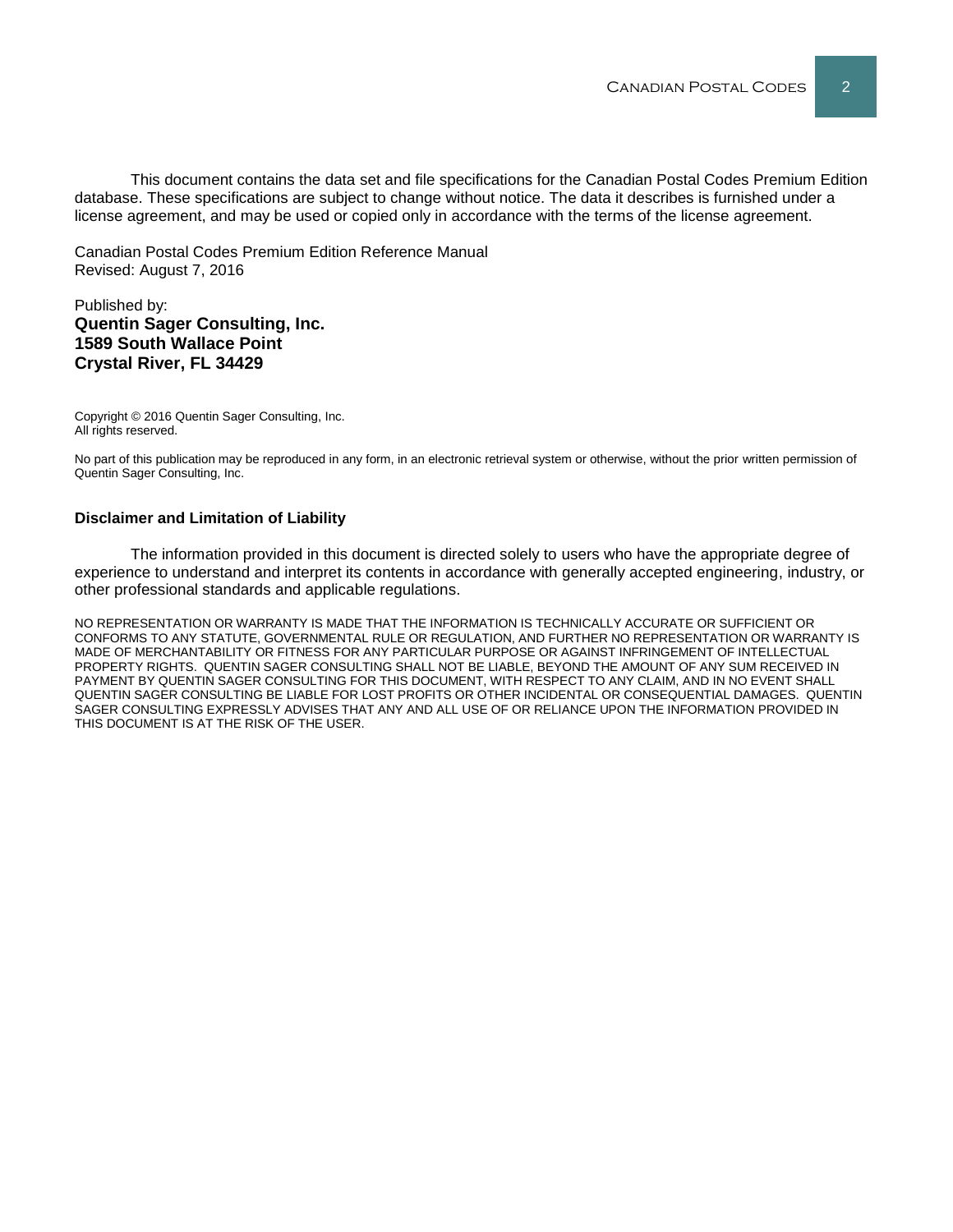## File Names and Descriptions

Each table *(file)* in the Canadian Postal Codes Premium Edition database is delivered in flat, delimited text file format (commonly referred to as comma-separated-value or CSV format). The Canadian Postal Codes Premium Edition database is easily imported to and accessed through most contemporary database engines including (but not limited to) MySQL, PostgreSQL, SQLite, Oracle, IBM DB2, Microsoft SQL Server, Microsoft Access, or similar tool.

The data can be imported as either US-ASCII or Unicode UTF-8 text. For each file in the Canadian Postal Codes Premium Edition database; the first row contains field names (column headers), fields are terminated by a single comma "," character, fields are optionally enclosed using a double quote character, and lines (rows) are terminated with a two character carriage return line feed (CR + LF) sequence.

| File           | <b>Primary data contents</b>     |
|----------------|----------------------------------|
| ca_premium.txt | Canadian Postal Code Master File |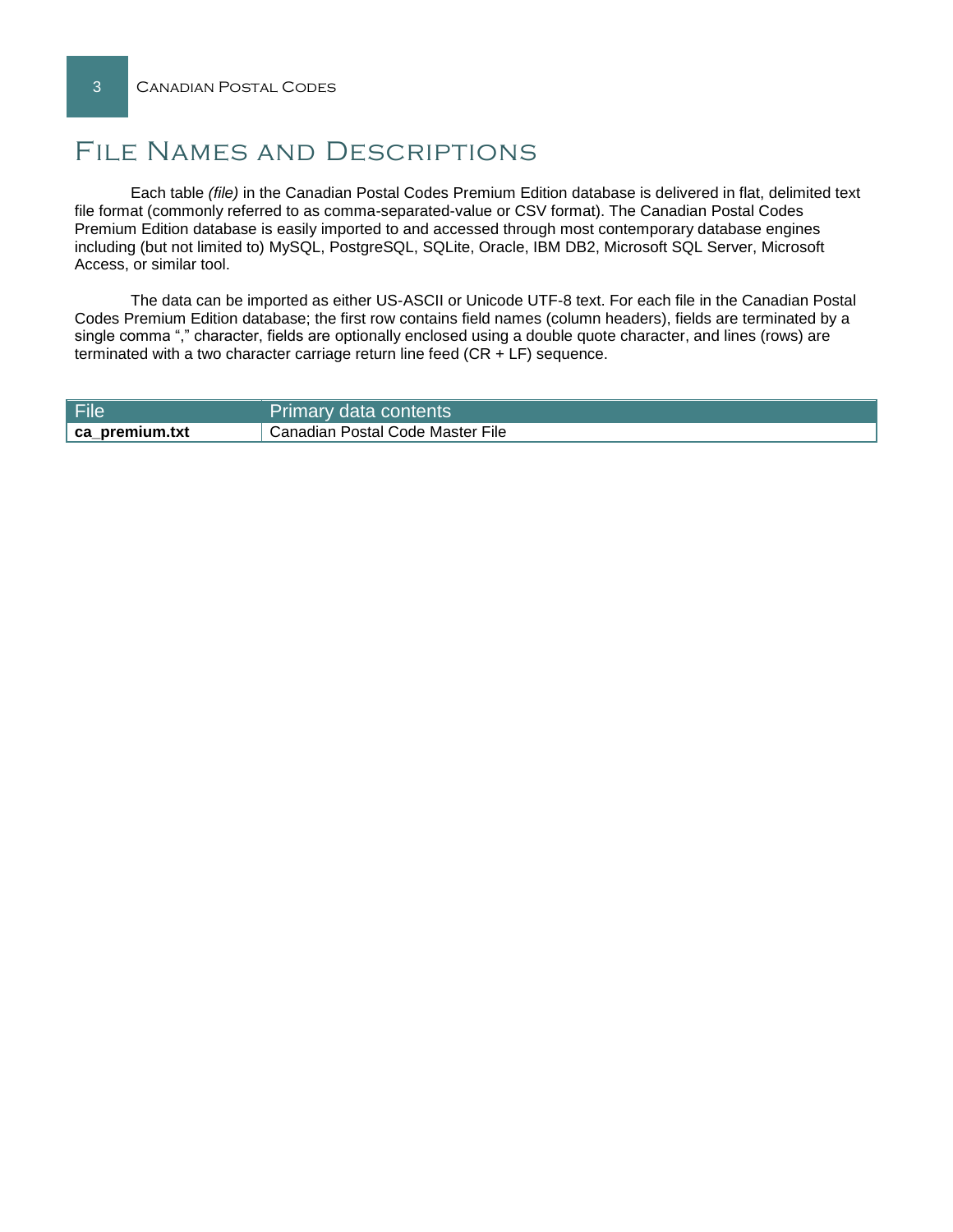# Record Layouts and Field Descriptions

## **FILE: ca\_premium.txt**

| <b>Field</b>        | <b>Description</b>                                                                                                                                                                                                                |  |  |  |
|---------------------|-----------------------------------------------------------------------------------------------------------------------------------------------------------------------------------------------------------------------------------|--|--|--|
| <b>PostalCode</b>   | Canada Post postal code in standard format; 3 character Forward Sortation Area (FSA),<br>space, 3 character Local Delivery Unit (LDU)                                                                                             |  |  |  |
| <b>City</b>         | The city, community, station or other name for the postal code area.                                                                                                                                                              |  |  |  |
| <b>Abbreviation</b> | The Canada Post abbreviation for the City name.                                                                                                                                                                                   |  |  |  |
| <b>ProvinceName</b> | The full name for the province or territory the postal code is located in                                                                                                                                                         |  |  |  |
| <b>Province</b>     | The Canada Post standard 2-letter abbreviation for the province or territory the postal<br>code is located in.                                                                                                                    |  |  |  |
| <b>CityType</b>     | Canada Post recognition of the City name when used with this postal code ode                                                                                                                                                      |  |  |  |
|                     | $P$ – the specified city name is the official Canada Post city name for this postal<br>$\bullet$<br>code. Each postal code will have only one "P" type record.                                                                    |  |  |  |
|                     | $A$ – the city name is an acceptable alternate for use with this postal code<br>$\bullet$<br>$N$ – the specified city name is not acceptable for use with this postal code                                                        |  |  |  |
| PostalCodeType      | The postal code type                                                                                                                                                                                                              |  |  |  |
|                     | $U - urban$<br>$R$ – rural                                                                                                                                                                                                        |  |  |  |
| <b>AreaCode</b>     | Predominate 3-digit telephone area code                                                                                                                                                                                           |  |  |  |
| Overlay             | Additional telephone area codes in use when the predominate telephone area code is<br>an overlayed area code. Multiple entries are separated by an ASCII forward slash "/"<br>character.                                          |  |  |  |
| <b>TimeZone</b>     | The time zone the ZIP Code is located in. Counties split between time zones are Gulf,<br>FL; South Central, AK; Idaho, ID; Kearny, KS; Cherry, NE; McKenzie, ND; Morton, ND;<br>Jones, SD; and Stanley, SD.                       |  |  |  |
|                     | $AK - Alaska$<br>AS - (American) Samoa<br><b>AT</b> – Atlantic<br><b>CA</b> – Caroline<br>CH - Chamorro<br>$CT - Central$<br>$ET - Eastern$<br>HT - Hawaii-Aleutian<br><b>MA</b> - Marshall<br>MT - Mountain<br>NT - Newfoundland |  |  |  |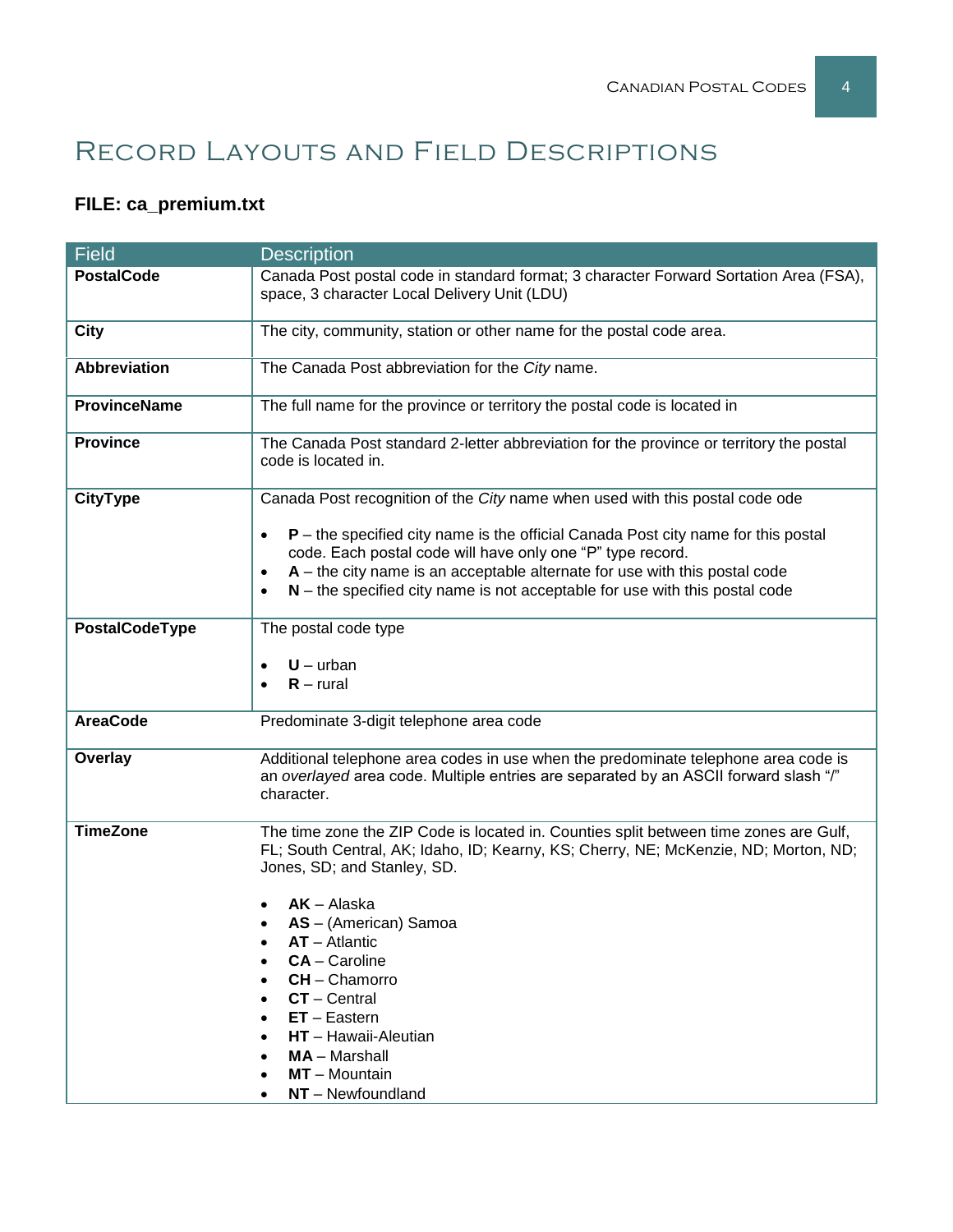|            | <b>PA</b> – Palau<br>$\bullet$<br>$PT - Pacific$                                                                                                                      |  |  |
|------------|-----------------------------------------------------------------------------------------------------------------------------------------------------------------------|--|--|
| <b>DST</b> | Y/N indicator specifying whether daylight savings time is recognized                                                                                                  |  |  |
| <b>UTC</b> | Coordinated Universal Time (UTC) offset for the postal code geographic location.<br>Format is $+ \cdot$ -HH:MM.                                                       |  |  |
| Olson      | Internet Assigned Numbers Authority (IANA) Time Zone Database time zone identifier,<br>also known as the Olson time zone ID, for the postal code geographic location. |  |  |
|            | The IANA time zone database is also known as the tz database, the zoneinfo database,<br>and/or the Olson database.                                                    |  |  |
| Latitude   | Latitude in decimal degrees to the geographic center of the postal code FSA                                                                                           |  |  |
| Longitude  | Longitude in decimal degrees to the geographic center of the postal code FSA                                                                                          |  |  |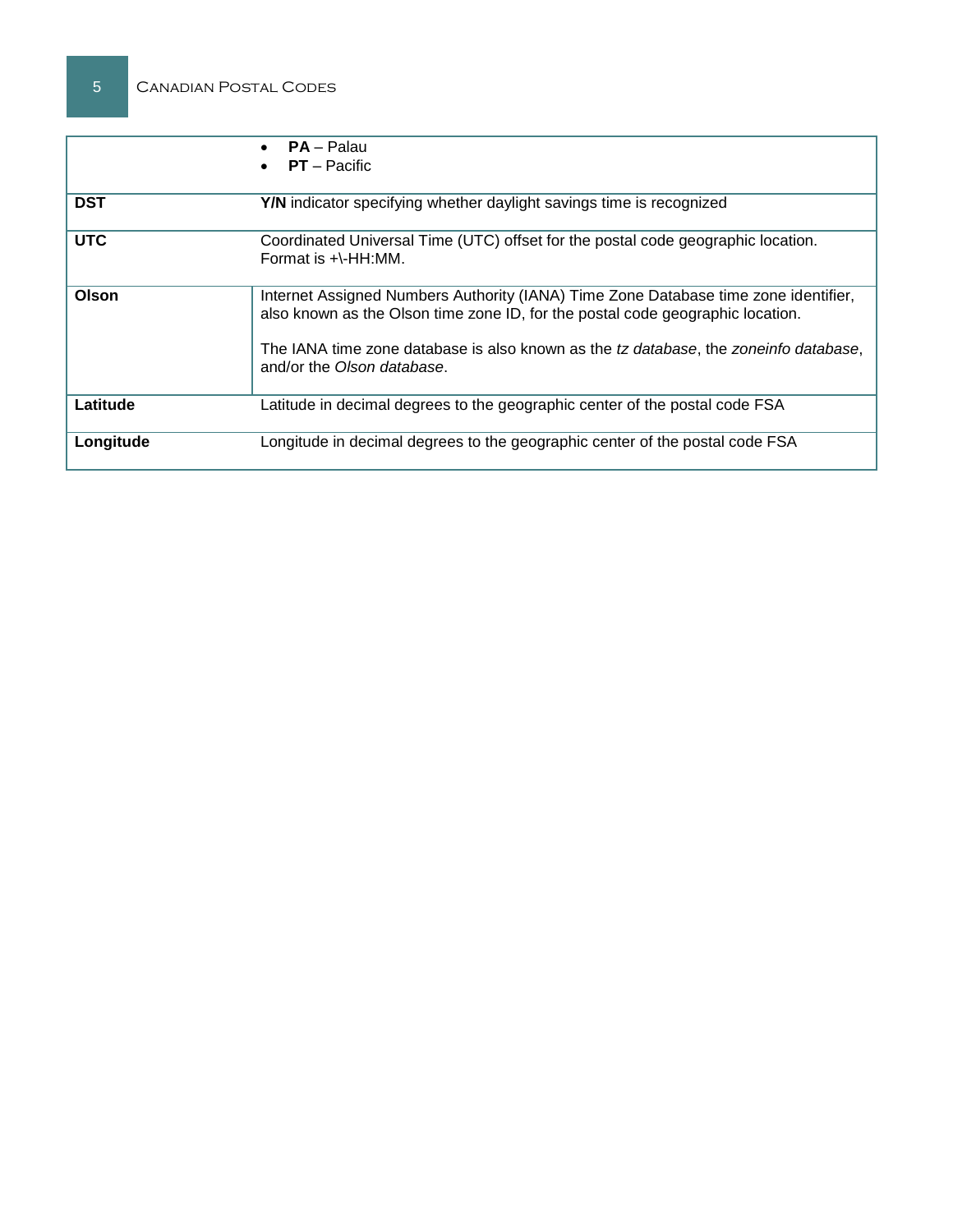# SQL Scripts and Schemas

### **MySQL**

```
CREATE TABLE `ca_premium` (
   `PostalCode` char(7) NOT NULL default '',
   `City` varchar(64) default NULL,
`Abbreviation` varchar(13) default NULL,
 `ProvinceName` varchar(28) default NULL,
   `Province` char(2) default NULL,
   `CityType` char(1) default NULL,
   `PostalCodeType` char(1) default NULL,
   `AreaCode` char(3) default NULL,
 `Overlay` varchar(50) default NULL,
 `TimeZone` char(2) default NULL,
   `DST` char(1) default NULL,
   `UTC` CHAR(6) DEFAULT NULL,
   `Olson` VARCHAR(128) DEFAULT NULL,
   `Latitude` double default NULL,
   `Longitude` double default NULL,
   KEY (`ZIP`)
);
```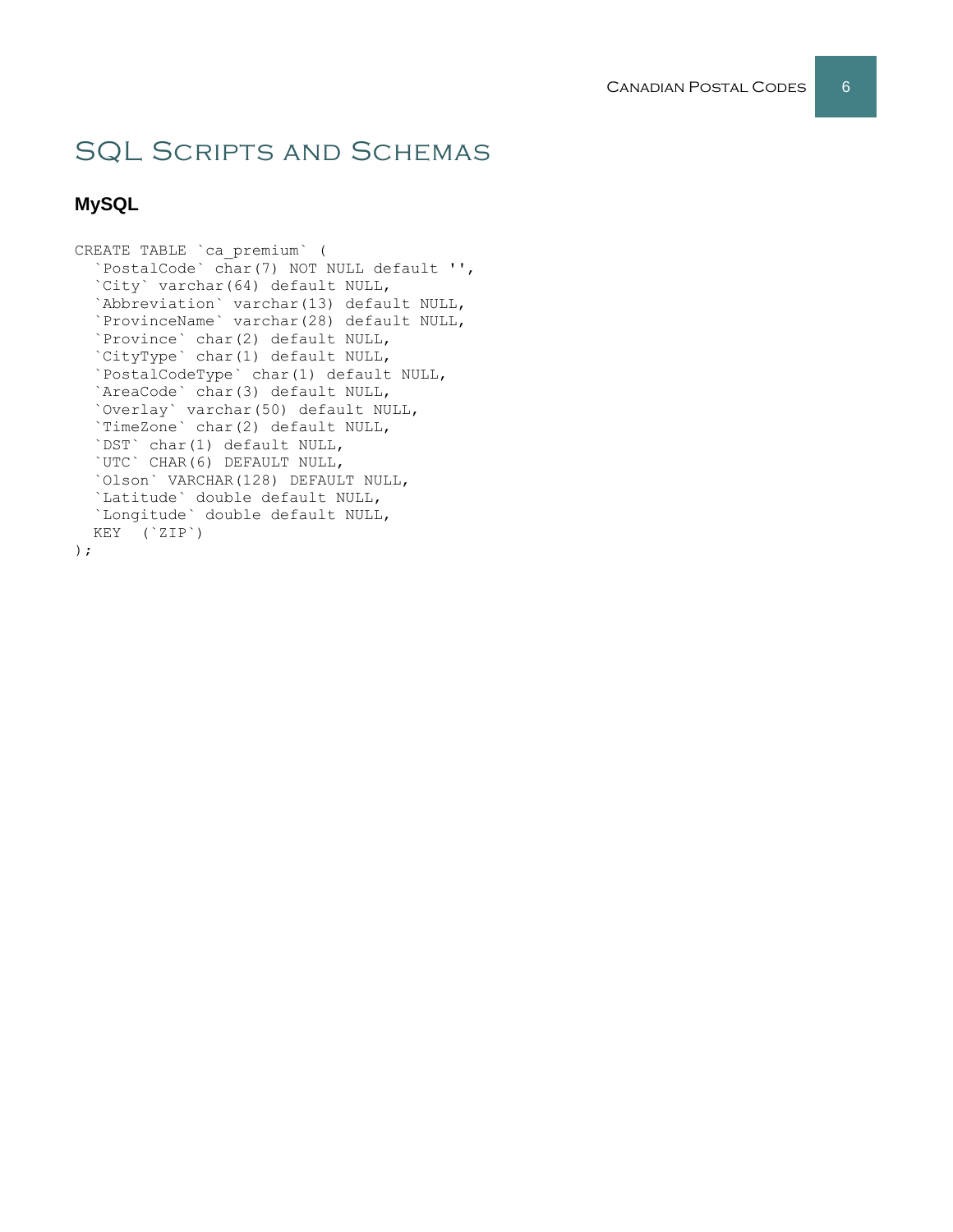## **Appendix A – State, province, and territory codes**

#### United States - States and territories

| AL<br>AK<br>AZ<br>AR<br>CA<br>CO<br><b>CT</b> | Alabama<br>Alaska<br>Arizona<br>Arkansas<br>California<br>Colorado | <b>NJ</b><br><b>NM</b><br>NY.<br><b>NC</b><br><b>ND</b><br>OH<br>OK | New Jersey<br><b>New Mexico</b><br><b>New York</b><br>North Carolina<br>North Dakota<br>Ohio |  |  |  |
|-----------------------------------------------|--------------------------------------------------------------------|---------------------------------------------------------------------|----------------------------------------------------------------------------------------------|--|--|--|
| DE                                            | Connecticut<br>Delaware                                            | <b>OR</b>                                                           | Oklahoma<br>Oregon                                                                           |  |  |  |
| <b>DC</b>                                     | District of Columbia                                               | PA                                                                  | Pennsylvania                                                                                 |  |  |  |
| FL.                                           | Florida                                                            | <b>RI</b>                                                           | Rhode Island                                                                                 |  |  |  |
| GA                                            | Georgia                                                            | <b>SC</b>                                                           | South Carolina                                                                               |  |  |  |
| ΗI                                            | Hawaii                                                             | <b>SD</b>                                                           | South Dakota                                                                                 |  |  |  |
| ID                                            | Idaho                                                              | <b>TN</b>                                                           | Tennessee                                                                                    |  |  |  |
| IL.                                           | Illinois                                                           | <b>TX</b>                                                           | Texas                                                                                        |  |  |  |
| IN                                            | Indiana                                                            | UT                                                                  | Utah                                                                                         |  |  |  |
| IA                                            | lowa                                                               | VT                                                                  | Vermont                                                                                      |  |  |  |
| KS                                            | Kansas                                                             | <b>VA</b>                                                           | Virginia                                                                                     |  |  |  |
| KY                                            | Kentucky                                                           | <b>WA</b>                                                           | Washington                                                                                   |  |  |  |
| LA                                            | Louisiana                                                          | WV                                                                  | West Virginia                                                                                |  |  |  |
| <b>ME</b>                                     | Maine                                                              | WI                                                                  | Wisconsin                                                                                    |  |  |  |
| <b>MD</b>                                     | Maryland                                                           | WY.                                                                 | Wyoming                                                                                      |  |  |  |
| MA                                            | Massachusetts                                                      | <b>AS</b>                                                           | American Samoa <sup>1</sup>                                                                  |  |  |  |
| MI                                            | Michigan                                                           | <b>FM</b>                                                           | Micronesia                                                                                   |  |  |  |
| ΜN                                            | Minnesota                                                          | GU                                                                  | Guam                                                                                         |  |  |  |
| <b>MS</b>                                     | Mississippi                                                        | MН                                                                  | Marshall Islands                                                                             |  |  |  |
| <b>MO</b>                                     | Missouri                                                           | <b>MP</b>                                                           | Northern Mariana Islands <sup>2</sup>                                                        |  |  |  |
| MT                                            | Montana                                                            | <b>PW</b>                                                           | Palau                                                                                        |  |  |  |
| NE.                                           | Nebraska                                                           | PR.                                                                 | Puerto Rico                                                                                  |  |  |  |
| <b>NV</b>                                     | Nevada                                                             | <b>UM</b>                                                           | Minor Islands                                                                                |  |  |  |
| NΗ                                            | New Hampshire                                                      | VI                                                                  | Virgin Islands                                                                               |  |  |  |
|                                               | Canada - Provinces and territories                                 |                                                                     |                                                                                              |  |  |  |
| AB                                            | Alberta                                                            | <b>NU</b>                                                           | Nunavut <sup>3</sup>                                                                         |  |  |  |
| <b>BC</b>                                     | <b>British Columbia</b>                                            | ON                                                                  | Ontario                                                                                      |  |  |  |
| MВ                                            | Manitoba                                                           | <b>PE</b>                                                           | <b>Prince Edward Island</b>                                                                  |  |  |  |
| NB.                                           | <b>New Brunswick</b>                                               | QC                                                                  | Quebec <sup>4</sup>                                                                          |  |  |  |
| <b>NL</b>                                     | Newfoundland and Labrador <sup>5</sup>                             | <b>SK</b>                                                           | Saskatchewan                                                                                 |  |  |  |
| <b>NT</b>                                     | <b>Northwest Territories</b>                                       | YT                                                                  | Yukon                                                                                        |  |  |  |
| <b>NS</b>                                     | Nova Scotia                                                        |                                                                     |                                                                                              |  |  |  |
|                                               | <b>Mexico - States and territories</b>                             |                                                                     |                                                                                              |  |  |  |
| <b>AGS</b>                                    | <b>AGUASCALIENTES</b>                                              | MOR                                                                 | <b>MORELOS</b>                                                                               |  |  |  |
| BC                                            | <b>BAJA CALIFORNIA</b>                                             | NAY.                                                                | NAYARIT                                                                                      |  |  |  |
|                                               |                                                                    |                                                                     |                                                                                              |  |  |  |

*1 COMMON LANGUAGE® abbreviation for American Samoa is AM*

*3 COMMON LANGUAGE® abbreviation for Nunavut is VU*

l

*<sup>2</sup> COMMON LANGUAGE® abbreviation for Northern Mariana Islands is NN*

*<sup>4</sup> COMMON LANGUAGE® abbreviation for Quebec is PQ*

*<sup>5</sup> COMMON LANGUAGE® abbreviation for Newfoundland and Labrador is NF*